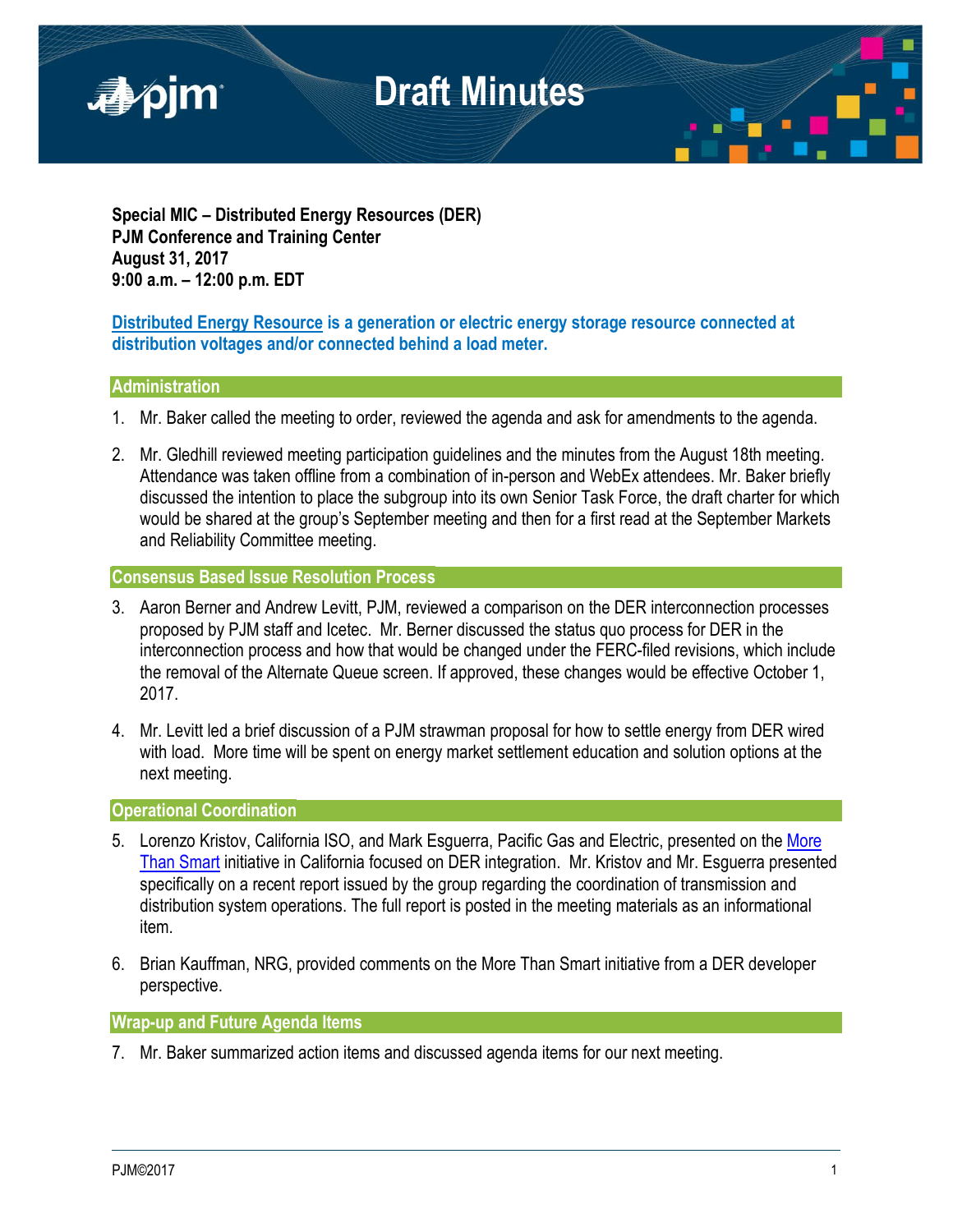

**Future Meeting Dates**

### **Draft Minutes**

September 18, 2017 9:00 a.m. – 12:00 p.m. PJM Conference & Training Center/ WebEx October 2, 2017 **9:00 a.m.** – 4:00 p.m. PJM Conference & Training Center/ WebEx<br>October 18, 2017 **1:00 p.m.** – 4.00 p.m. Particle and the Chase Center on the Riverfront The Chase Center on the Riverfront November 6, 2017 **19:00 a.m.** – 3:00 p.m. **PJM Conference & Training Center/ WebEx** November 17, 2017 **1:00 p.m.** – 4:00 p.m. **PJM Conference & Training Center/ WebEx** December 15, 2017 **1:00 p.m.** – 4:00 p.m. – 4:00 p.m. PJM Conference & Training Center/ WebEx

### **Attendance**

**Attendees Company Sector** Scott Baker (Facilitator) **PJM Interconnection, LLC** Not Applicable Not Applicable Andrew Gledhill (Secretary) **PJM Interconnection, LLC** Not Applicable Not Applicable Drew Adams **A.F. Mensah, Inc. Character Adams** Other Supplier Chris Norton American Municipal Power, Inc. Electric Distributor Kizi Celestine **Appalachain Power Company Company** Transmission Owner Company Kent Feliks **Appalachain Power Company Company** Transmission Owner Company Brock Ondayko **Appalachain Power Company Company** Transmission Owner Company **Transmission Owner** Kevin Patten **Appalachain Power Company Company** Transmission Owner Company **Transmission Owner** Kevin Kilgallen **Avangrid Renewables, LLC Avangrid Renewables** Avangrid Renewables Avangrid Renewables Avangrid Renewables Avangrid Renewables Avangrid Renewables Avangrid Renewables Avangrid Renewables Avangrid Renewabl Marek Kaczanowski **Electric Company** Baltimore Gas and Electric Company Transmission Owner Brian Vayda **Borough of Park Ridge, NJ** Borough of Park Ridge, NJ **Electric Distributor** Lorenzo Kristov California ISO Not Applicable David Scarpignato **Calpine Energy Services, L.P.** Calpine Energy Services, L.P. Commercial Commercial Commercial Commercial Commercial Commercial Commercial Commercial Commercial Commercial Commercial Commercial Commercial Juan Andrade Castleton Commodities Merchant Trading L.P. Other Supplier Nick Wang **Castleton Commodities Merchant Trading L.P.** Commodities Merchant Trading L.P. Yuan Zhou **Castleton Commodities Merchant Trading L.P.** Commercial Commodities Merchant Trading L.P. **Other Supplier** Rehan Gilani **Consolidated Edison Energy, Inc.** Consolidated Edison Energy, Inc. Computer Supplier Jamie Lejcar **CPS Energy** CPS Energy **CPS Energy** Electric Distributor Mike Berlinski **Nicholas Customized Energy Solutions, Ltd.\*** Not Applicable Not Applicable Guy Filomena **Customized Energy Solutions, Ltd.\*** Not Applicable Not Applicable Carl Johnson **Customized Energy Solutions, Ltd.\*** Not Applicable Not Applicable Jonathan Sasser **Customized Energy Solutions, Ltd.\*** Not Applicable Not Applicable John Horstmann **Dayton Power & Light Company (The)** Transmission Owner Company (The Company Company Company Company Company Company Company Company Company Company Company Company Company Company Company Company Company Co Joseph DeLosa **DE Public Service Commission** DE Public Service Commission Not Applicable John Farber **DE Public Service Commission DE Public Service Commission** Not Applicable James Davis **Dominion Energy Marketing, Inc.** Change Commercial Commercial Commercial Commercial Commercial Commercial Commercial Commercial Commercial Commercial Commercial Commercial Commercial Commercial Commercial Comm Connie Lowe **Connie Lowe Dominion Virginia Power Transmission Owner Transmission Owner** Abhijit Rajan **Natural Properties Communist Communist Communist Communist Communist Communist Communist Communist Communist Communist Communist Communist Communist Communist Communist Communist Communist Communist Communis** Bryan Garnett **Example 20** Energy Ohio, Inc. Transmission Owner **Duke Energy Ohio, Inc.** Transmission Owner Judy Stubbe **Duke Energy Ohio, Inc.** Transmission Owner Christin Domian **Duquesne Light Company Christin Domian** Transmission Owner John Peoples **Duquesne Light Company Company** Transmission Owner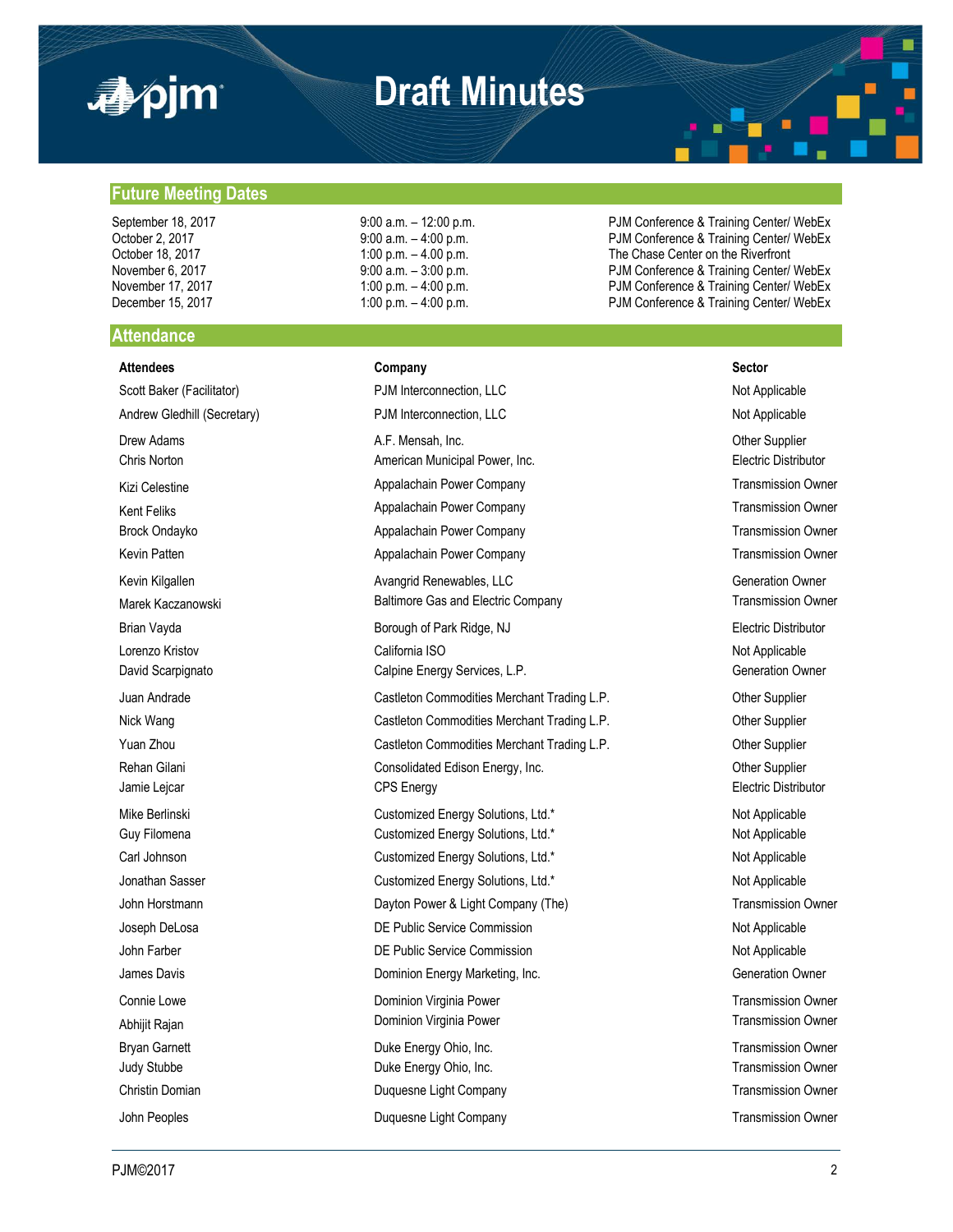

## **Draft Minutes**

Masha Nyemko **PJM Interconnection, LLC** Not Applicable Not Applicable

Tom Rutigliano **Earth Networks** Character Character Character Character Character Character Character Character Character Character Character Character Character Character Character Character Character Character Character Chuck Dugan **East Kentucky Power Cooperative, Inc.** Transmission Owner Cooperative, Inc. Malcolm Ainspan **Energy Curtailment Specialists, Inc.** Chronic Communisty Curtailment Specialists, Inc. Katie Guerry **EnerNOC, Inc.** Communication Contemporary EnerNOC, Inc. Communication Communication Communication Communication Communication Communication Communication Communication Communication Communication Communicatio Sharon Midgley **Sharon Midgley** Exelon Generation Co., LLC **Constant Constant Constant Constant Constant Constant Constant Constant Constant Constant Constant Constant Constant Constant Constant Constant Constant Constant** Chad Singer Fellon McCord Not Applicable Jim Benchek FirstEnergy Solutions Corp. Transmission Owner Cindy Markiewicz **FirstEnergy Solutions Corp.** Transmission Owner David Marton **FirstEnergy Solutions Corp.** Transmission Owner Corp. Transmission Owner Jon Schneider **FirstEnergy Solutions Corp.** Transmission Owner Corp. Transmission Owner Ed Stein FirstEnergy Solutions Corp. Transmission Owner Corp. Transmission Owner Christopher Wehr FirstEnergy Solutions Corp. Transmission Owner Christopher Wehr Fransmission Owner Michael Borgatti **Michael Borgatti** Gabel and Associates Not Applicable Not Applicable David Pratzon **COLL Accord COVERTS COVERTS** GT Power Group Not Applicable Not Applicable Jeffrey Whitehead **GT Power Group COM** COMPONE COMPONE ASSESSMENT ASSESSMENT ASSESSMENT ASSESSMENT ASSESSMENT ACCOMPONENT AND INCLUDENT ACCOMPONENT ACCOMPONENT ACCOMPONENT ACCOMPONENT ACCOMPONENT ACCOMPONENT ACCOMPONENT AC Kenneth Foladare **IMG Midstream LLC** Generation Owner Mike Gahimer **IN Office of Utility Consumer Counselor** End User Customer Customer David Mabry **McNees Wallace & Nurick LLC** Not Applicable Not Applicable Erik Hanser Not Applicable Not Applicable Michigan Public Service Commission Not Applicable Skyler Marzewski **Monitoring Analytics** Monitoring Analytics Not Applicable Susan Covino **Not Applicable** Not Applicable **Not Applicable** Not Applicable Not Applicable Not Applicable Brian Kauffman Natur Allen Curtailment Solutions Curtailment Solutions Charles Curtailment Current Current Current Current Current Current Current Current Current Current Current Current Current Current Current Current Cur Frederick Heinle **End User Customer** Office of the Peoples Counsel for the D.C. **End User Customer** Customer Yohannes Mariam **Communist Communist Communist Communist Communist Communist Conflict** Customer Customer Customer Bruce Remmel **Example 2018** Ohio Edison Company (ATSI CSP) **Transmission Owner** Company (ATSI CSP) Gregory Carmean **Carmean** OPSI **Carmean** OPSI **Not Applicable** Mark Esguerra **Not Applicable** Pacific Gas and Electric Not Applicable Not Applicable Rich Brown Not Applicable PJM Interconnection, LLC Not Applicable Not Applicable Chris Callaghan **PJM Interconnection, LLC** Not Applicable Not Applicable Joe Ciabattoni **Not Applicable** PJM Interconnection, LLC Not Applicable Not Applicable Danielle Croop **PJM Interconnection, LLC** Not Applicable Not Applicable Michael Del Viscio **Not Applicable** PJM Interconnection, LLC Not Applicable Not Applicable Eric Endress **PJM Interconnection, LLC** Not Applicable Not Applicable Chantal Hendrzak **PJM Interconnection, LLC** Not Applicable Not Applicable Eric Hsia **PJM Interconnection, LLC** Not Applicable Not Applicable Lori Murphy Lee **Not Applicable** PJM Interconnection, LLC **Not Applicable** Not Applicable Andrew Levitt **Andrew Levitt** PJM Interconnection, LLC **Andrew Levitt** Not Applicable Glenn Long Not Applicable PJM Interconnection, LLC Not Applicable Not Applicable Joseph Mulhern **National PJM Interconnection, LLC** Not Applicable Not Applicable